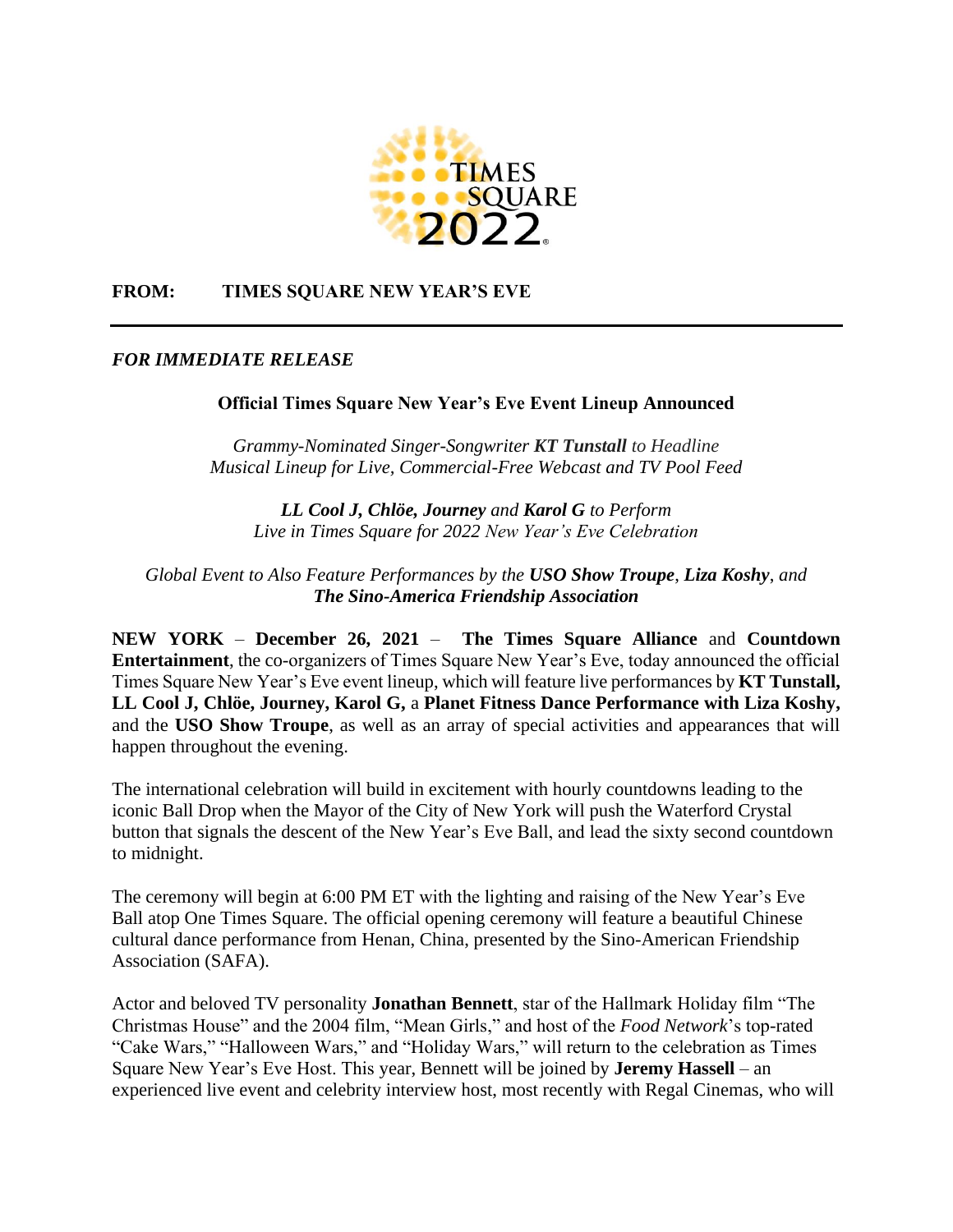serve as co-host. Hassell has been a part of the Times Square New Year's Eve celebration since 2016 serving as a street correspondent.

# **Times Square 2022 LIVE performances on the Planet Fitness and Countdown Stages:**

- **LL Cool J** performs on *ABC*'s "Dick Clark's New Year's Rockin' Eve with Ryan Seacrest"
- **Chlöe** performs on *ABC*'s "Dick Clark's New Year's Rockin' Eve with Ryan Seacrest"
- **Journey** performs on *ABC*'s "Dick Clark's New Year's Rockin' Eve with Ryan Seacrest"
- **Karol G** performs on *ABC*'s "Dick Clark's New Year's Rockin' Eve with Ryan Seacrest"
- **KT Tunstall** performs her global chart-topping songs "*Black Horse and the Cherry Tree*" and "*Suddenly I See*", along with Tom Petty's classic, "I Won't Back Down", and John Lennon's "*Imagine"* just before the Ball Drop at midnight
- **Liza Koshy** performs a fitacular dance performance presented by Planet Fitness
- **The USO Show Troupe** performs *"Stand by You", "Empire State of Mind",* and *"A Military Salute"* to honor our Armed Forces
- **The Sino-American Friendship Association** ("SAFA") presents a Chinese cultural dance performance from Henan, China.

In addition to the live performances, the evening will feature many more special moments, including:

- The *Associated Press*, the world's oldest and largest news gathering organization, will present their year-in-review news reel highlighting some of the most memorable events of 2021.
- **New York City Football Club** (NYCFC) the only Major League Soccer team based in the five boroughs – just won its first-ever MLS Cup championship and will join for the 11pm Hourly Countdown with the highly coveted MLS Cup trophy. NYCFC's win is extra special for the City because this marks the first time a New York-based team has won a championship title in the past ten years.

Revelers across the globe will be able to experience the excitement of the Times Square New Year's Eve celebration via the six-hour, live commercial-free webcast, enabled by Livestream. The webcast will capture all of the action, including the musical performances by **Tunstall**.

The 13<sup>th</sup> annual webcast will cover the action and festivities in Times Square, beginning with the Ball Raising at 6 p.m. EST, plus live musical performances, hourly countdowns, behind-the-scenes stories, and star-studded interviews as anticipation builds towards the midnight countdown and the famous Ball Drop. The custom-designed embeddable video provides viewers with a full Times Square New Year's Eve experience. This live webcast video experience is available to embed for digital media outlets, bloggers, social media editors, webmasters, and Facebook users as a source of fun and entertaining content on their own sites customized for their respective communities and networks.

For the second year, [Jamestown,](https://protect-eu.mimecast.com/s/DLXDCKZ8tP18wohGkVpR?domain=jamestownlp.com) owner of One Times Square – home of the iconic Ball Drop Celebration – has brought back its **virtual New Year's Eve experience**. Everyone everywhere can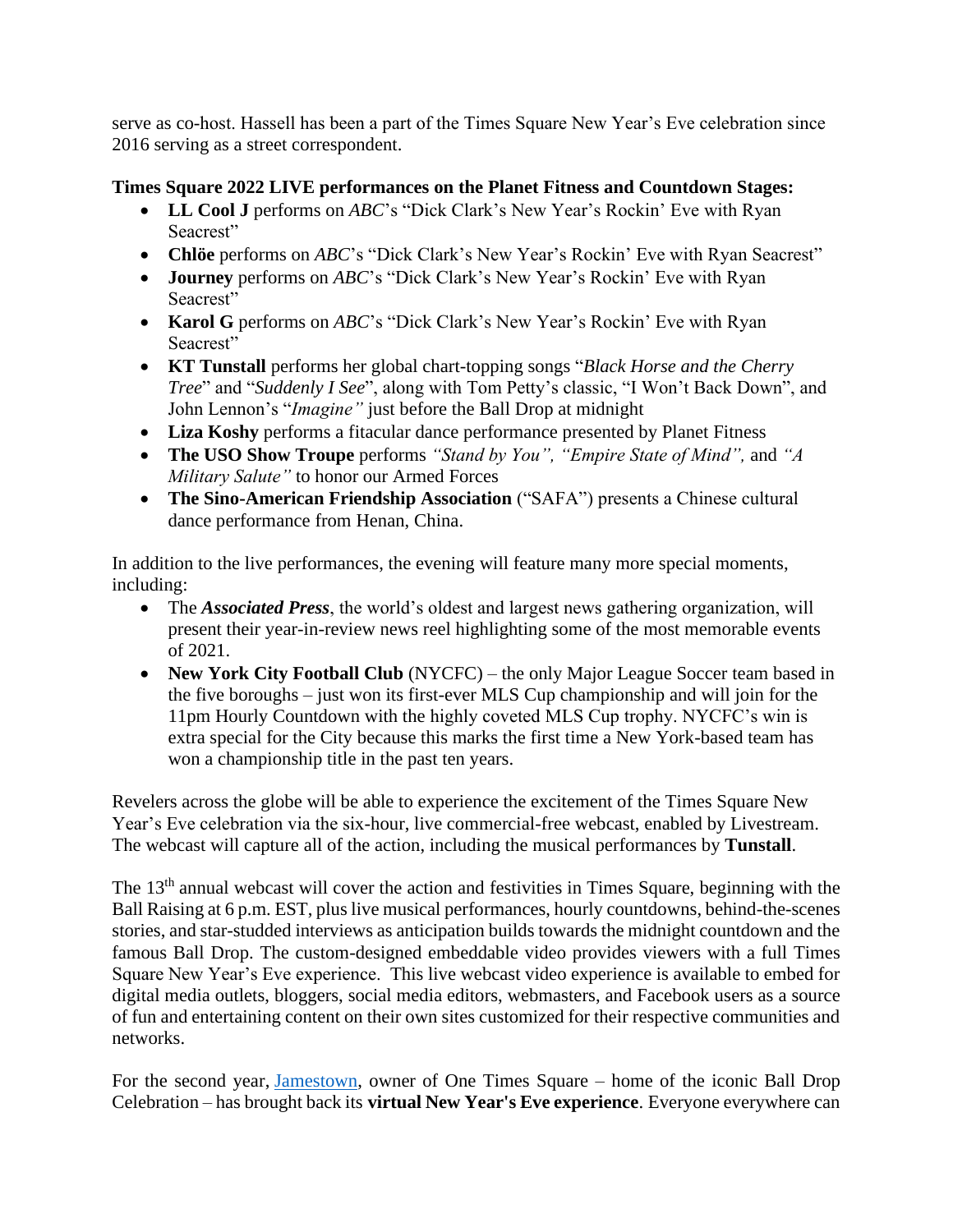start the festivities today and enter the virtual world of Time Square and play exclusive games. Then, on December 31st, viewers can tune in for a live broadcast where they can choose from multiple camera feeds to direct their own New Year's Eve show. Wonderama will host an 18-hour live broadcast within VNYE that includes musical performances and appearances from Tony Orlando, Bootsy Collins, Randy Edelman, and more. The VNYE app is available to download in app stores. For more information, visit [www.VNYE.com.](https://protect-eu.mimecast.com/s/h_RCCL8ZSV3NOWtrgNH_?domain=nye2021.com)

For 117 years, Times Square has been the center of worldwide attention on New Year's Eve, ever since the owners of One Times Square began in 1904 to conduct rooftop celebrations to greet the New Year. The first Ball Lowering celebration occurred in 1907, and this tradition is now a universal symbol of welcoming the New Year.

## *Vaccination Policy for Times Square New Year's Eve*

As announced in November, this year's Times Square New Year's Eve celebration will safely welcome revelers back to Times Square to watch the Ball Drop in person, with proof of full vaccination and valid photo identification. In-person attendees will also be required to wear masks.

For more information on the vaccination policy and additional health and safety measures in place for in-person revelers, and how to watch all of the action and Times Square New Year's Eve festivities from anywhere, please visit [www.TSQ.org/NYE.](http://www.tsq.org/NYE)

#### *How to Watch*

The Times Square 2022 Webcast will begin at 6 p.m. ET on December 31, 2021 and end at 12:15 a.m. ET on January 1, 2022. The show will be streamed live on multiple websites, including [TimesSquareNYC.org,](http://timessquarenyc.org/) [NewYearsEve.nyc,](http://newyearseve.nyc/) [LiveStream.com/2022](https://livestream.com/newyearseve/events/9872713) and [TimesSquareBall.net.](https://timessquareball.net/)

Embedding codes and additional webcast info is available at: <https://www.timessquarenyc.org/times-square-new-years-eve/nye-live-webcast> or [LiveStream.com/2022.](https://livestream.com/newyearseve/events/9872713)

Additionally, Jamestown, the owner of One Times Square – home of the iconic New Year's Eve Ball Drop Celebration – brought back its virtual New Year's Eve experience: [VNYE.](https://vnye.com/) Through VNYE, people from across the globe can explore the virtual world of Times Square, play games, and livestream New Year's Eve celebrations in Times Square and around the world. In 2020, VNYE reached more than 3.7 million people worldwide.

A number of broadcast networks will be airing elements of the Times Square celebration, including *ABC* ("Dick Clark's New Year's Rockin' Eve with Ryan Seacrest") and *CNN* ("New Year's Eve Live with Anderson Cooper and Andy Cohen").

Info for the Times Square New Year's Eve television broadcast pool feed is available at [https://www.timessquarenyc.org/times-square-new-years-eve/media-press/new-years-eve-pool](https://www.timessquarenyc.org/times-square-new-years-eve/media-press/new-years-eve-pool-feed-information)[feed-information](https://www.timessquarenyc.org/times-square-new-years-eve/media-press/new-years-eve-pool-feed-information)